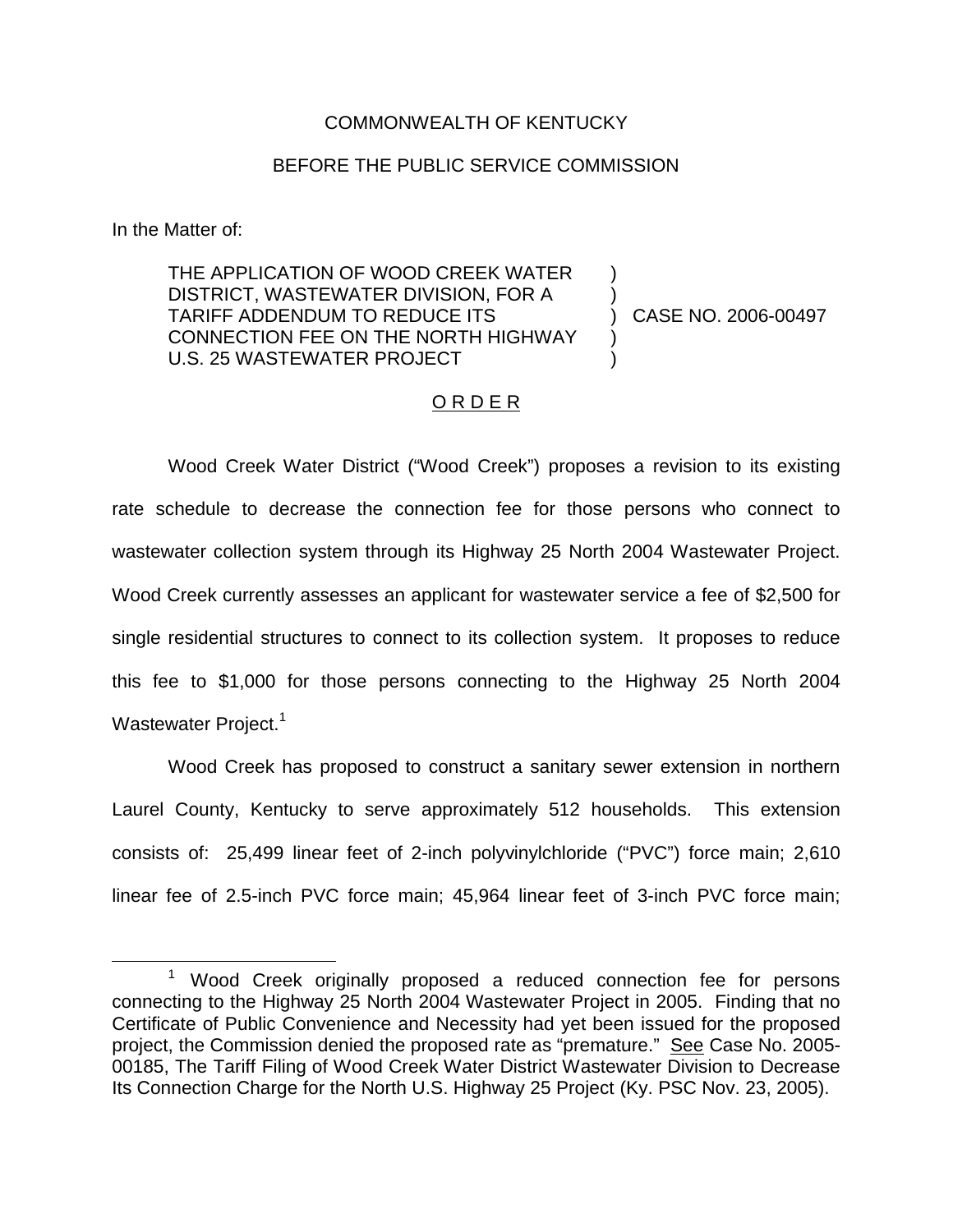22,667 linear feet of 4-inch PVC force main; 27,560 linear feet of 6-inch PVC force main; 3,877 linear feet of 8-inch PVC force main; and 2,633 linear feet of 10-inch PVC force main. It further requires the installation of 512 simplex grinder stations, 2 duplex grinder stations, and related appurtenances.<sup>2</sup>

Wood Creek proposes to finance the proposed facilities through a \$2,000,000 grant from the Kentucky Infrastructure Authority; \$512,000 in customer tap on fees; and applicant contributions of \$140,000.

Wood Creek proposes to reduce the fee for connections to the proposed expansion. It states that the reduction is intended to encourage connections to the proposed collection mains and that reduced connection costs will be incurred if connections are made as the collection mains are constructed. Wood Creek further states that, upon completion of the proposed construction, the connection fee will revert to the system-wide connection fee of \$2,500.

Administrative Regulation 807 KAR 5:011, Section 10, permits a utility to assess a nonrecurring charge for "certain types of service activity for which, when the activity is completed, no additional charges may be incurred." The charge should at least cover those costs specifically incurred in the provision of the service.

At first glance, the proposed charge fails to comply with the requirement that it cover the costs specifically incurred to provide the service. Based upon our review of

 $2$  The Commission has issued a Certificate of Public Convenience and Necessity for this project. See Case No. 2005-00312, Application of Wood Creek Water District for Certificate of Public Convenience and Necessity to Construct Highway 25 North 2004 Sewer Project (Ky. PSC Aug. 11, 2006). Wood Creek has commenced construction.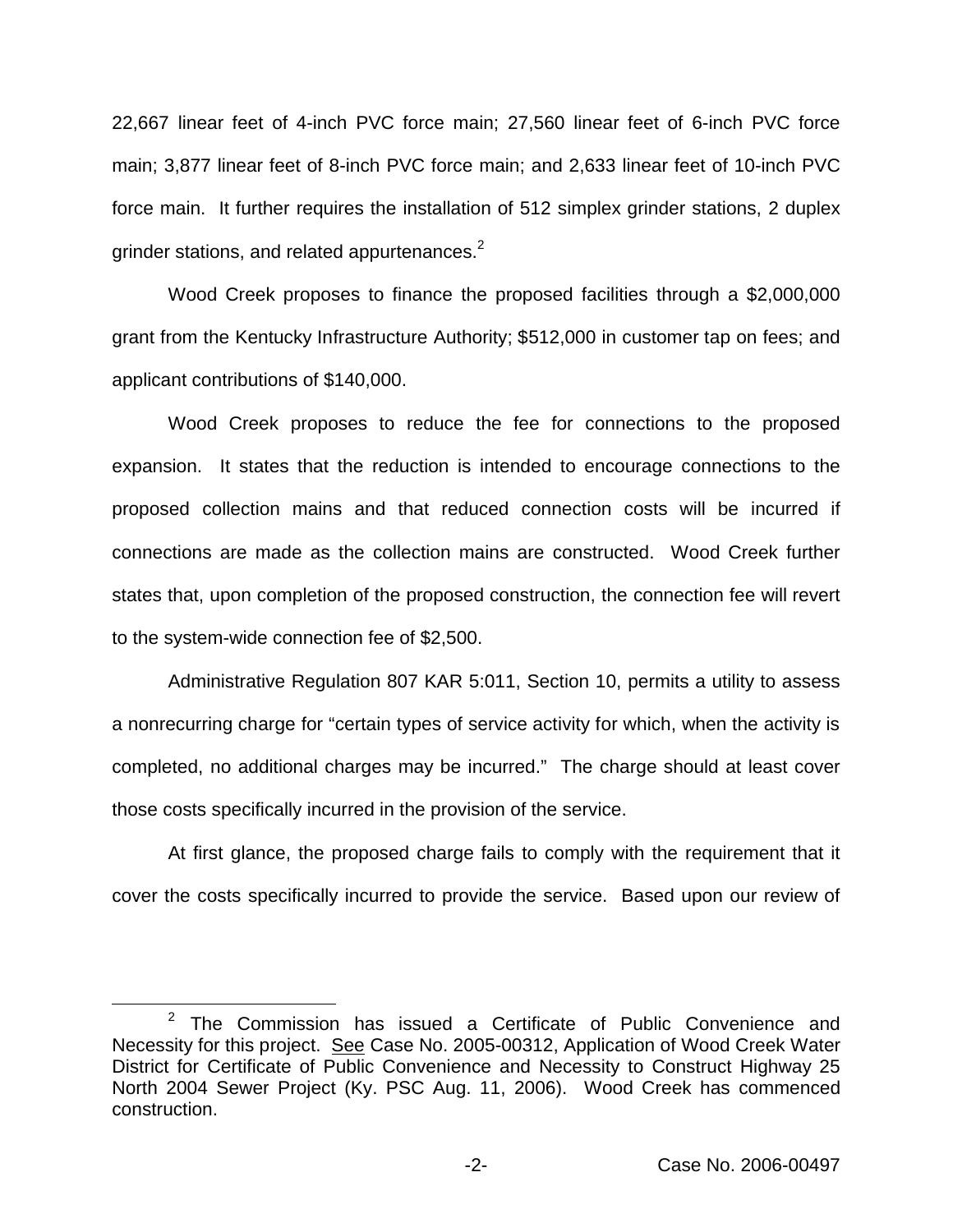the bid tabulations, the cost of equipment necessary for each connection is approximately \$1,897. The Commission's calculations are set forth in Table I.

| TABLE I <sup>3</sup>              |            |
|-----------------------------------|------------|
| <b>Simplex Grinder Station</b>    | \$1,587.00 |
| Electrical - 30 Amp DP Disconnect | 119        |
| 6-inch x 2-inch Lateral Saddle    | 34         |
| 1.5-inch Ball Corp                | 56         |
| Curb Box with Lid                 | 16         |
| 15-inch Lateral Box Lid           | 18         |
| 15-inch x 30-inch Lateral Box     | 12         |
| 1.5-inch SDR-17 Service Lateral   | 55         |
| Total                             | \$1.897.00 |

We note, however, that the Kentucky Infrastructure Authority grant covers a portion of the equipment cost. The proposed fee will allow for the recovery of those costs that the grant and customer contributions fail to meet.<sup>5</sup> Accordingly, as to this project, the Commission finds the proposed fee is reasonable and should be allowed to be assessed for residential structures connecting to the Highway 25 North 2004 Wastewater Project on or before completion of that project.

# IT IS THEREFORE ORDERED that:

1. The proposed connection fee of \$1,000 for single family residences connecting to the Highway 25 North 2004 Wastewater Project prior to the project's completion is approved and shall be effective as of the date of this Order.

 $3$  This calculation is based upon the lowest bid that Wood Creek received and submitted to the Commission in support of its application for a Certificate of Public Convenience and Necessity. See Case No. 2005-00312, Letter from Bard Wilson, Projects Coordinator, Wood Creek Water District, to James Rice, Engineer, Public Service Commission (July 14, 2006).

<sup>&</sup>lt;sup>4</sup> Total cost  $\div$  Expected Applicants = \$60,730  $\div$  512 = \$119 per customer.

<sup>5</sup> See Case No. 2005-00185, Wood Creek Water District's Response to Commission Staff's Interrogatories and Requests for Production of Documents, Item 2.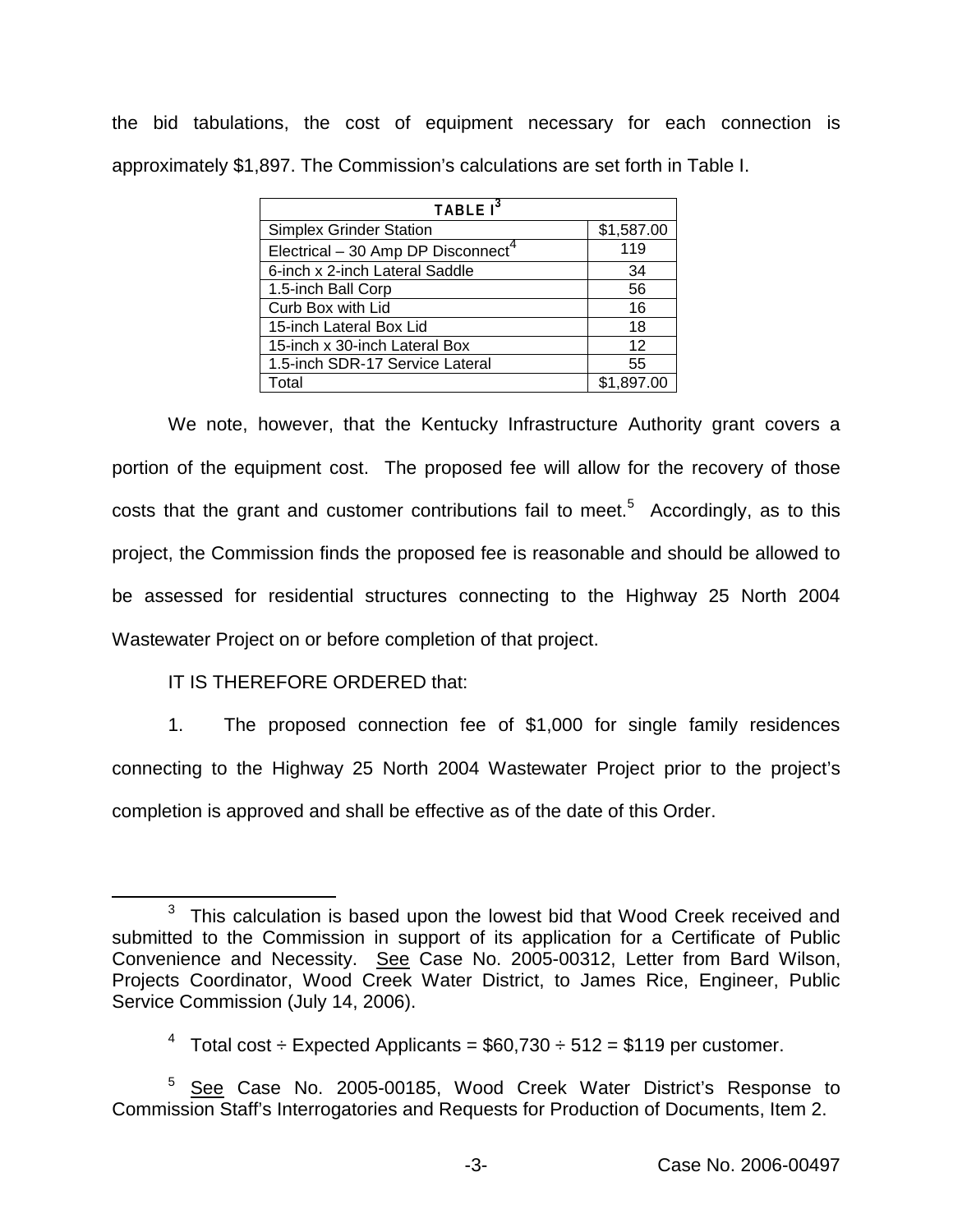2. The charges in Appendix A are approved for services rendered on and after the date of this Order.

3. Wood Creek's authority to assess the proposed connection fee of \$1,000 shall terminate upon completion of the Highway 25 North 2004 Wastewater Project.4.

4. Wood Creek shall file, within 20 days of the date of this Order, a revised tariff sheet setting forth the proposed connection fee and bearing the signature of an officer of Wood Creek who is authorized to issue tariffs.

5. Subject to the filing of a timely petition for rehearing pursuant to KRS 278.400, these proceedings are closed. The Executive Director shall place any future filings in the appropriate utility's general correspondence file or shall docket the filing as a new proceeding.

Done at Frankfort, Kentucky, this 1<sup>st</sup> day of June, 2007. By the Commission

ATTEST:

**Executive Director** 

Case No. 2006-00497